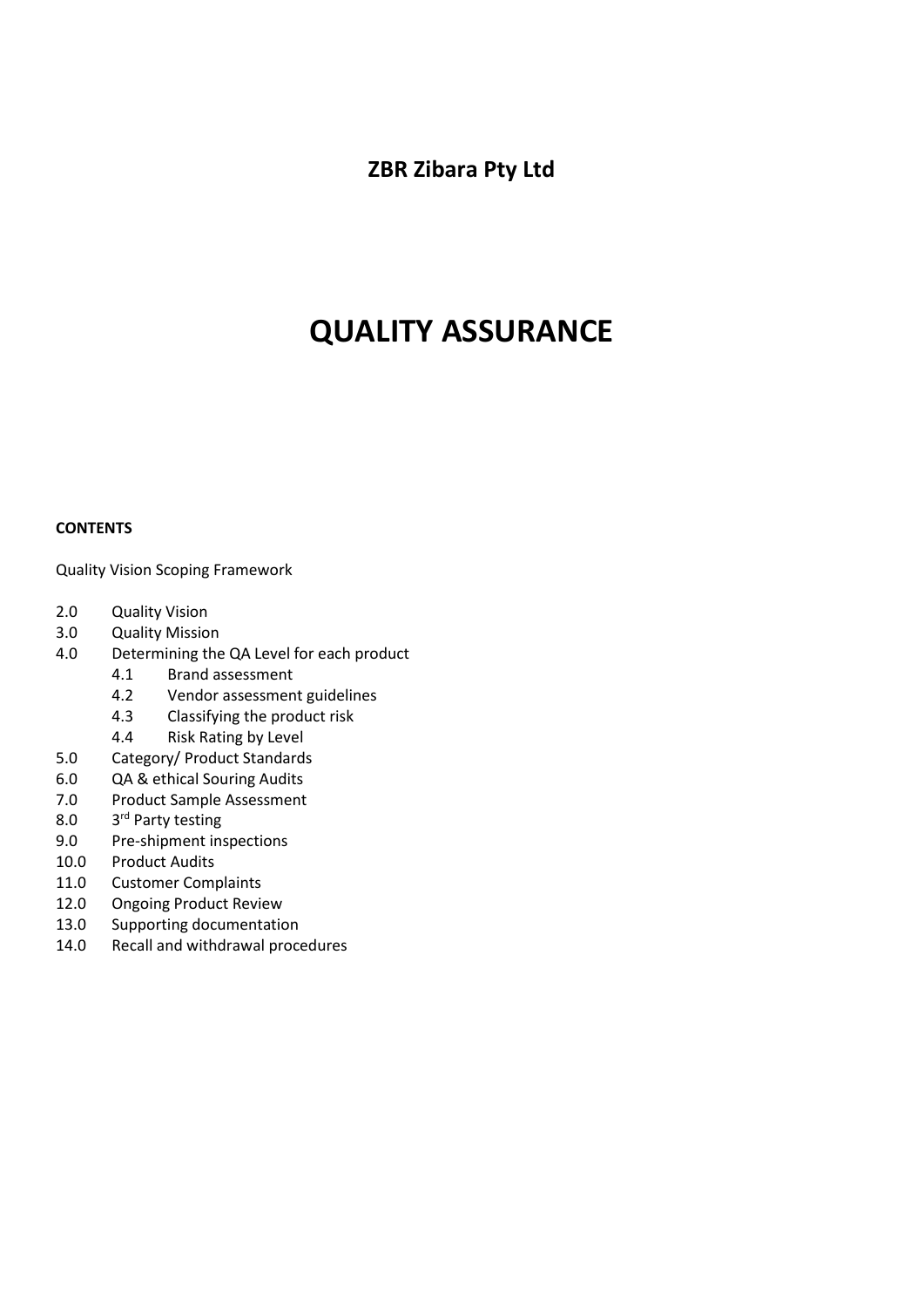# **QUALITY VISION SCOPING FRAMEWORK**

This document provides background and context to the ZBR Zibara Quality Assurance Framework. This outlines the methodology employed to ensure that ZBR Zibara's product safety risks are being appropriately managed in line with our commitment to quality assurance and compliance. Products within this scope include apparel.

This framework adopts a risk based approach to QA where products are categorised into 4 levels with the degree of QA and assurance activities varying from Levels 1-4. Brands, products and vendors determined to be higher-risk will be subject to more QA and assurance activities than those with lower risk.

In addition, this document outlines the Quality Assurance Assessment, testing and Compliance Auditing process for ZBR Zibara products.

# 2.0 **Quality Vision**

To enable our customers to have complete trust in the quality and therefore, the value of the products we supply at ZBR Zibara.

# 3.0 **Quality Mission**

To influence the quality of products by increasing the technical involvement in the product development lifecycle earlier and to minimise product risk by providing technical, safety and regulatory expertise while operating within legal and regulatory boundaries.

# 4.0 **Determining the QA Level for each product**

A decision tree has been developed to assist us in determining the appropriate QA level required. The QA Level is determined by three components of risk: the brand, the vendor and the product.

It is important when considering the risk of the vendor that this is done with the specific brand product in mind – for example a vendor may be very reputable but if they are new to producing the product in question then more rigorous QA will be necessary.

# 4.1 Brand Assessment

All products branded ZBR Zibara will always be subject to the highest level of QA because the risks to our brand are higher.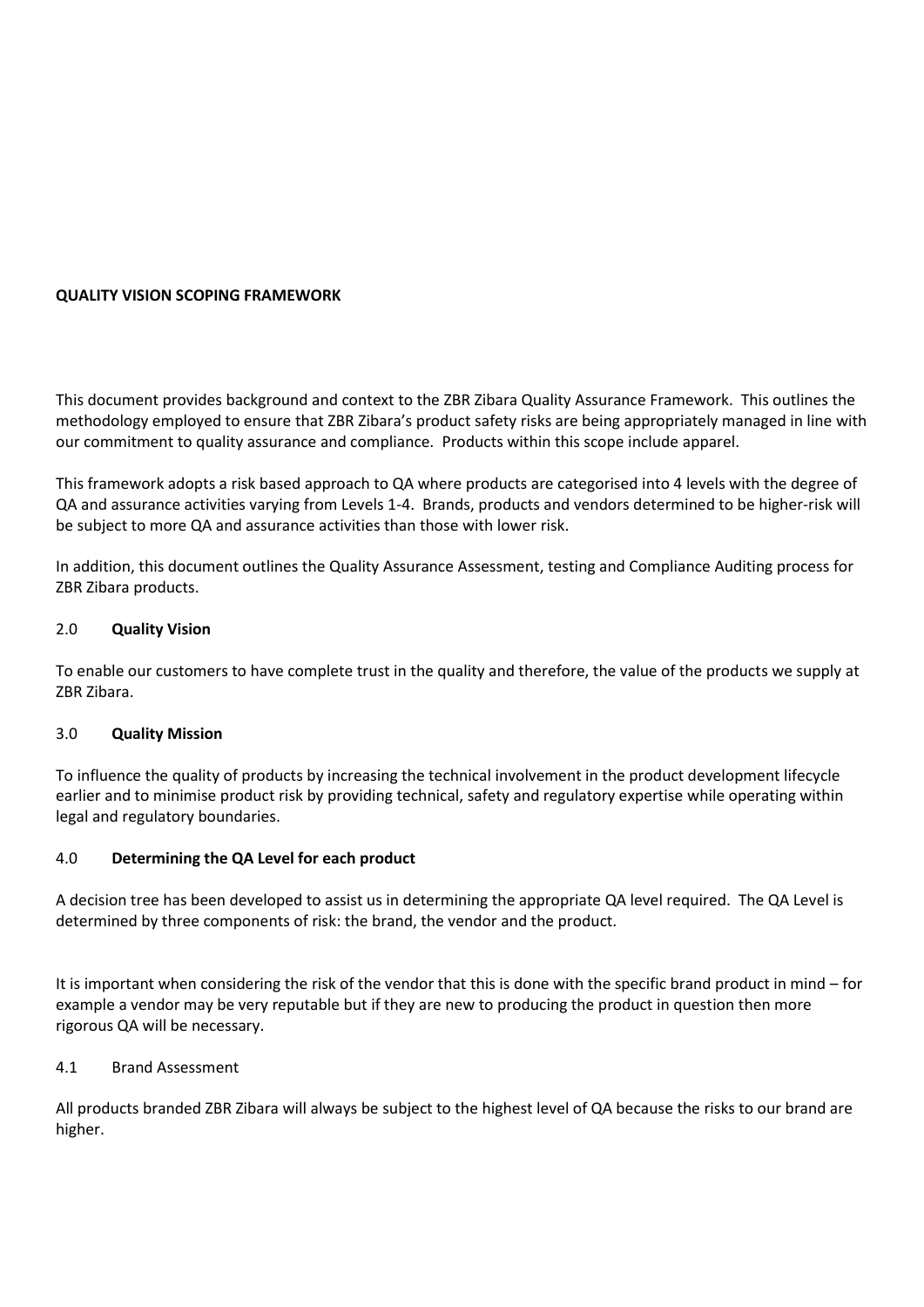# 4.2 Vendor Assessment Guidelines

Vendors who are recognised positively in the Australian market or industry will typically be deemed a lower risk vendor.

The following criteria will be applied when making this assessment:

Whether;

- The vendor supplies this product to other Australian retailers
- The vendor can demonstrate that they have a quality assurance, compliance and monitoring program in place
- The vendor can demonstrate that they have a crises management program (including procedures for product recalls) in place
- The vendor has not received any recent negative press in relation to product quality or manufacturing practices
- The vendor has not been the subject of any regulatory activity, legal or enforcement action
- The vendor has their factories audited (for quality and ethical practices).

# 4.3 Classifying the product risk

Any product that is either subject to safety standards, or subject to a product specific standard under either the Trade Practices Act or various Commonwealth state and territory legislation, will be typically classified as having a higher risk. There are also some products that ZBR Zibara considers to be high risk notwithstanding that they are not specifically legislated. These will also be classified as High Risk for QA purposes.

All product standards in place have been assessed using the decision point "Is this product subject to ZBR Zibara regulatory product safety standards?" to determine whether they are High Risk or Non High Risk.

# 4.4 Risk rating by Level

For each QA Level, the inherent risk has been determined in the following categories: Product Safety, Financial, Reputational, and legal. The inherent risk is the risk that exists to the ZBR Zibara business if no QA activities were completed. The residual risk is that remaining after a degree of QA assessment and activities are completed.

The inherent risk determines the type of QA activities required, how often they need to be completed and by whom. The risk increases as you move across the QA Levels from 1 to 4 and therefore more QA activities are required to reduce the residual risk to acceptable levels. Where the residual risk is Medium or above, management need to make a business decision to determine whether or not this level of risk is acceptable.